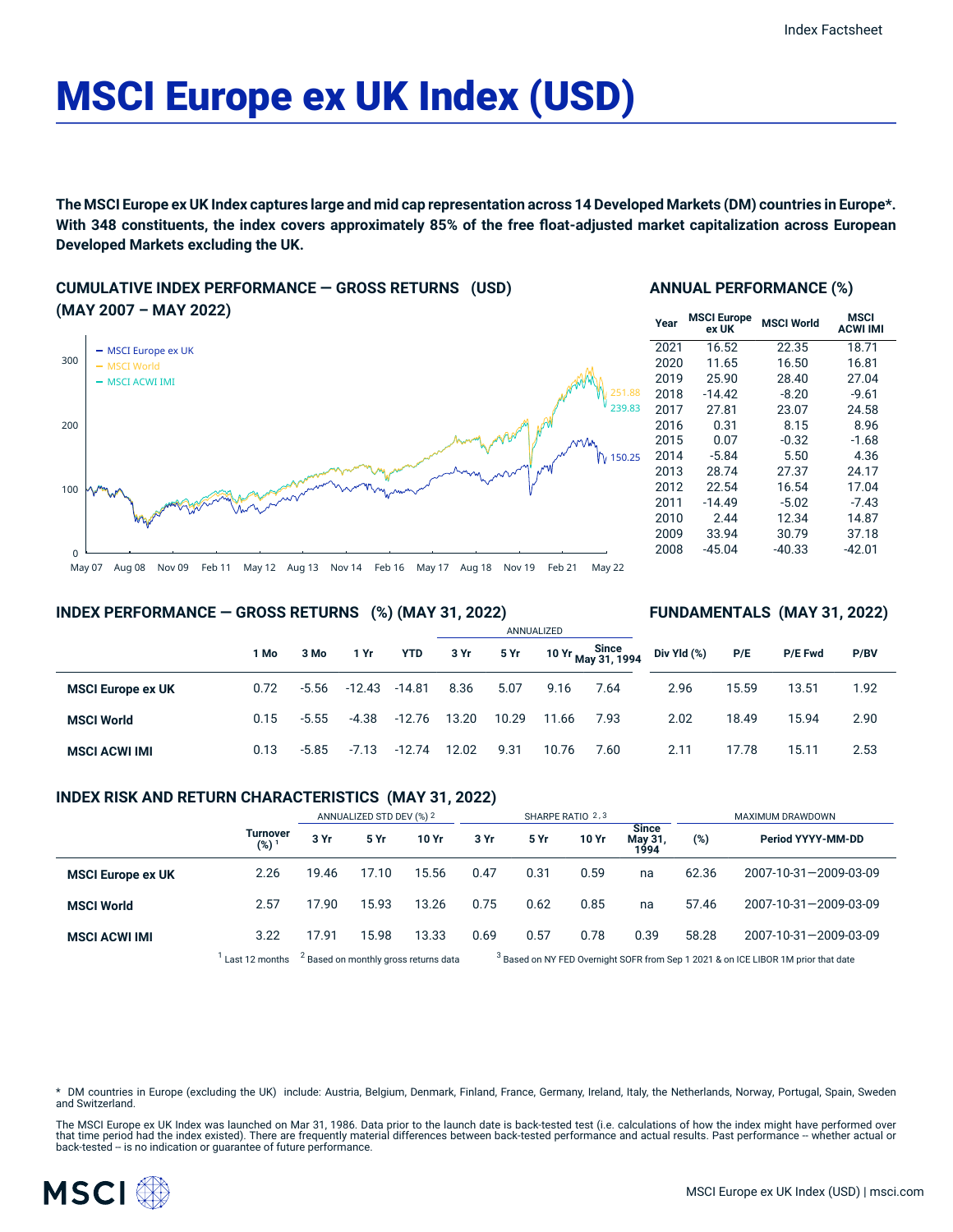### **INDEX CHARACTERISTICS**

|                     | <b>MSCI Europe ex UK</b>      |  |
|---------------------|-------------------------------|--|
| Number of           | 348                           |  |
| <b>Constituents</b> |                               |  |
|                     | <b>Mkt Cap (USD Millions)</b> |  |
| Index               | 7.335.343.22                  |  |
| Largest             | 343.597.10                    |  |
| <b>Smallest</b>     | 1.369.06                      |  |
| Average             | 21,078.57                     |  |
| <b>Median</b>       | 10.635.68                     |  |
|                     |                               |  |

## **TOP 10 CONSTITUENTS**

|                      | Country   | <b>Float Adj Mkt</b><br>Cap<br>(USD Billions) | Index<br>Wt. (%) | <b>Sector</b>       |
|----------------------|-----------|-----------------------------------------------|------------------|---------------------|
| <b>NESTLE</b>        | <b>CH</b> | 343.60                                        | 4.68             | <b>Cons Staples</b> |
| ROCHE HOLDING GENUSS | CН        | 239.23                                        | 3.26             | <b>Health Care</b>  |
| ASMI HIDG            | <b>NL</b> | 237.33                                        | 3.24             | Info Tech           |
| <b>NOVARTIS</b>      | CН        | 198.54                                        | 2.71             | Health Care         |
| NOVO NORDISK B       | DK        | 186.14                                        | 2.54             | <b>Health Care</b>  |
| LVMH MOET HENNESSY   | <b>FR</b> | 177.61                                        | 2.42             | Cons Discr          |
| <b>TOTALENERGIES</b> | <b>FR</b> | 149.38                                        | 2.04             | Energy              |
| <b>SANOFI</b>        | <b>FR</b> | 121.06                                        | 1.65             | <b>Health Care</b>  |
| <b>SAP</b>           | DE        | 103.80                                        | 1.42             | Info Tech           |
| <b>SIEMENS</b>       | DE        | 100.34                                        | 1.37             | Industrials         |
| Total                |           | 1.857.03                                      | 25.32            |                     |

## **FACTORS - KEY EXPOSURES THAT DRIVE RISK AND RETURN MSCI FACTOR BOX**



### **SECTOR WEIGHTS**

![](_page_1_Figure_9.jpeg)

## **MSCI FaCS**

![](_page_1_Figure_11.jpeg)

Neutral factor exposure (FaCS = 0) represents MSCI ACWI IMI.

## **COUNTRY WEIGHTS**

![](_page_1_Figure_14.jpeg)

## **MSCI**<sup>®</sup>